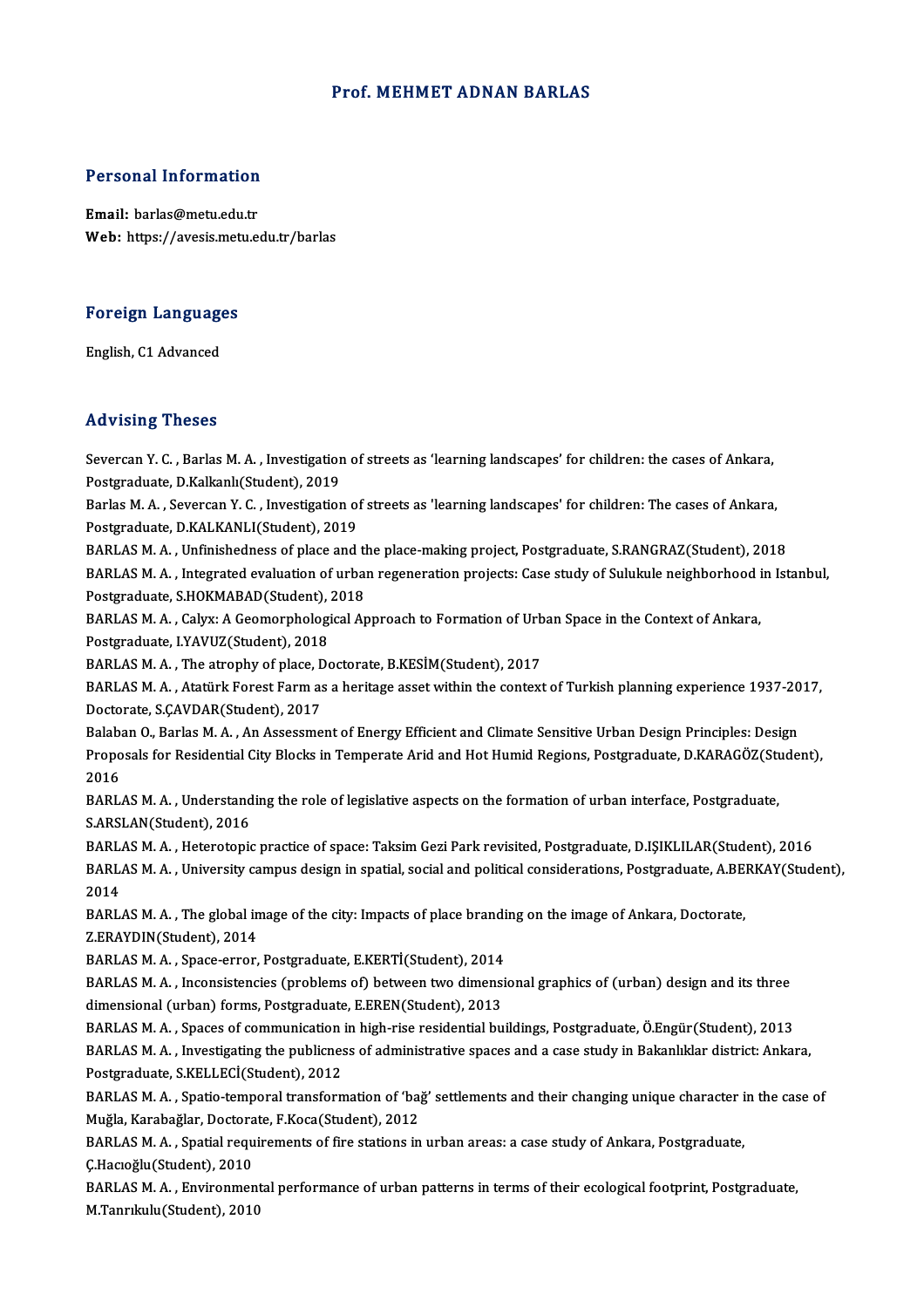BARLAS M. A. , Consolidating the image of the city : mobile phones and new identities, Postgraduate, M.Şentürk(Student),<br>2010 **BARL**<br>2010<br>PARL BARLAS M. A. , Consolidating the image of the city : mobile phones and new identities, Postgraduate, M.Şentürk(Stu<br>2010<br>BARLAS M. A. , The boulevard as a communication tool; Atatürk Boulevard, Postgraduate, B.Kesim(Student

2010<br>BARLAS M. A. , The boulevard as a communication tool; Atatürk Boulevard, Postgraduate, B.Kesim(Student), 2009<br>BARLAS M. A. , Improving urban facades as an intervention into the built environment the case of façade imp BARLAS M. A. , The boulevard as a communication tool; Atatürk Boulevard, Postgraduate, B.Kesim(Student), 2009<br>BARLAS M. A. , Improving urban facades as an intervention into the built environment the case of façade improvem BARLAS M. A. , Improving<br>application along the pro<br>E.Torabi(Student), 2009<br>BARLAS M. A. The influe application along the protocol highway of Ankara, a route from Aydinlikevler district to Esenboğa Airport, Postgr<br>E.Torabi(Student), 2009<br>BARLAS M. A. , The influence of design considerations of metro stations in the conte

E.Torabi(Student), 2009<br>BARLAS M. A. , The influence of design considerations of metro<br>ankaray and ankara metro, Doctorate, S.Güneş(Student), 2007<br>BARLAS M. A., Building a logible city : bow for planning is susse BARLAS M. A. , The influence of design considerations of metro stations in the context of city identity: the case of<br>ankaray and ankara metro, Doctorate, S.Güneş(Student), 2007<br>BARLAS M. A. , Building a legible city : how

ankaray and ankara metro, Doctorate, S.Güneş(Student), 2007<br>BARLAS M. A. , Building a legible city : how far planning is succesful in Ankara, Postgraduate, Z.Eraydın(Student), 2007<br>BARLAS M. A. , Regeneration problem of th BARLAS M. A. , Building a legible city : how far planning is succesful in Ankara, Postgraduate, Z.Eraydın(Student), 2007<br>BARLAS M. A. , Regeneration problem of the Maltepe gas and electric factory landscape within the cont BARLAS M. A. , Regeneration problem of the Maltepe gas and electric factory landscape within the context of conse<br>the industrial archaeological heritage, Postgraduate, Y.Can(Student), 2006<br>BARLAS M. A. , Urban balconies as

the industrial archaeological heritage, Postgraduate, Y.Can(Student), 2006<br>BARLAS M. A. , Urban balconies as public open areas a case study: Bursa, Postgraduate, A.Özaslan(Student), 2005<br>BARLAS M. A. , Problems caused by c Muğla-Bozburun,Postgraduate,Ö.Almaç(Student),2005 BARLAS M. A. , Problems caused by coastal law and decision making mechanism in small coastal settlements: case study<br>Muğla-Bozburun, Postgraduate, Ö.Almaç(Student), 2005<br>BARLAS M. A. , Urban growth and conservation problem

Muğla-Bozburun, Postgraduate, Ö.Almaç(Student), 2005<br>BARLAS M. A. , Urban growth and conservation problematic in Muğla, Karabağlar, Postgraduate, F.Koca(Student)<br>BARLAS M. A. , Structural tools in the making of cities : fo BARLAS M. A. , Urban gro<br>BARLAS M. A. , Structural<br>A.Ceylan(Student), 2003<br>BARLAS M. A. , Designing BARLAS M. A. , Structural tools in the making of cities : form as a development control mechanism, Postgraduate,<br>A.Ceylan(Student), 2003<br>BARLAS M. A. , Designing urban space with the tools of the development legislation, P

#### Articles Published in Journals That Entered SCI, SSCI and AHCI Indexes

rticles Published in Journals That Entered SCI, SSCI and AHCI Indexes<br>I. Karabaglar revisited: the making of community through the yurt, the masjid, the coffeehouse, and<br>the plane tree xee rashened<br>Karabaglar red<br>the plane tree<br>YOCA E PARLAS Karabaglar revisited<br>the plane tree<br>KOCA F., BARLAS M. A.<br>JOUPMAL OF LANDSCA the plane tree<br>KOCA F., BARLAS M. A.<br>JOURNAL OF LANDSCAPE ARCHITECTURE, vol.9, no.1, pp.70-81, 2014 (Journal Indexed in AHCI)<br>Virtual Space as a Public Sphare Bathinking the Political and Professional Asanda of S KOCA F., BARLAS M. A.<br>JOURNAL OF LANDSCAPE ARCHITECTURE, vol.9, no.1, pp.70-81, 2014 (Journal Indexed in AHCI)<br>II. Virtual Space as a Public Sphere Rethinking the Political and Professional Agenda of Spatial Planning<br>a

### JOURNAL OF<br>Virtual Spac<br>and Design<br>PAPLAS M.A Virtual Space as a Public<br>and Design<br>BARLAS M. A. , ÇALIŞKAN 0.<br>Metu Journal Of The Foculty. and Design<br>BARLAS M. A. , ÇALIŞKAN O.<br>Metu Journal Of The Faculty Of Architecture, vol.23, pp.1-20, 2006 (Journal Indexed in AHCI)

#### Books&Book Chapters

### I. Urban Design Beyond the Borders AKKARERCANZ.M. ,BARLASM.A. Urban Design Beyond the Borders<br>AKKAR ERCAN Z. M. , BARLAS M. A.<br>in: Catalogue 01 METU MSC Urban Design Studio 1996 2016, Olgu Çalışkan, Editor, Middle East Technical<br>University Easylty of Architecture, Ankara, pp.11.16, 2 AKKAR ERCAN Z. M. , BARLAS M. A.<br>in: Catalogue 01 METU MSC Urban Design Studio 1996 201<br>University Faculty of Architecture, Ankara, pp.11-16, 2016

## University Faculty of Architecture, Ankara, pp.11-16, 2016<br>Refereed Congress / Symposium Publications in Proceedings

- I. Disadvantaged women's satisfaction with mass housing projects that are developed in the context of state doing tool) by inpodent a disticutions in a rocce<br>Disadvantaged women's satisfaction with mass housing pr<br>squatter housing regeneration the case of Ankara Turkey Disadvantaged women's<br>squatter housing regene<br>Severcan Y. C. , Barlas M. A.<br>4th World Planning Schook Severcan Y. C. , Barlas M. A.<br>4th World Planning Schools Congress, Rio-De-Janeiro, Brazil, 3 - 08 July 2016 Severcan Y. C. , Barlas M. A.<br>4th World Planning Schools Congress, Rio-De-Janeiro, Brazil, 3 - 08 July 2016<br>II. Mass housing projects and disadvantaged children's place use and preferences The cases of Gultepe<br>TOVI and Vat
- 4th World Planning Schools Congress, Rio-De-Janeir<br>Mass housing projects and disadvantaged chil<br>TOKI and Yatikmusluk TOKI in Ankara Turkey Mass housing projects a<br>TOKI and Yatikmusluk T<br>Severcan Y. C. , Barlas M. A.<br>20th The Assesistion of Eur TOKI and Yatikmusluk TOKI in Ankara Turkey<br>Severcan Y. C. , Barlas M. A.<br>29th The Association of European Schools of Planning, Praha, Czech Republic, 13 - 16 July 2015<br>Bosidential satisfastion of shildron in mass bousing Severcan Y. C. , Barlas M. A.<br>29th The Association of European Schools of Planning, Pra<br>III. Residential satisfaction of children in mass housing